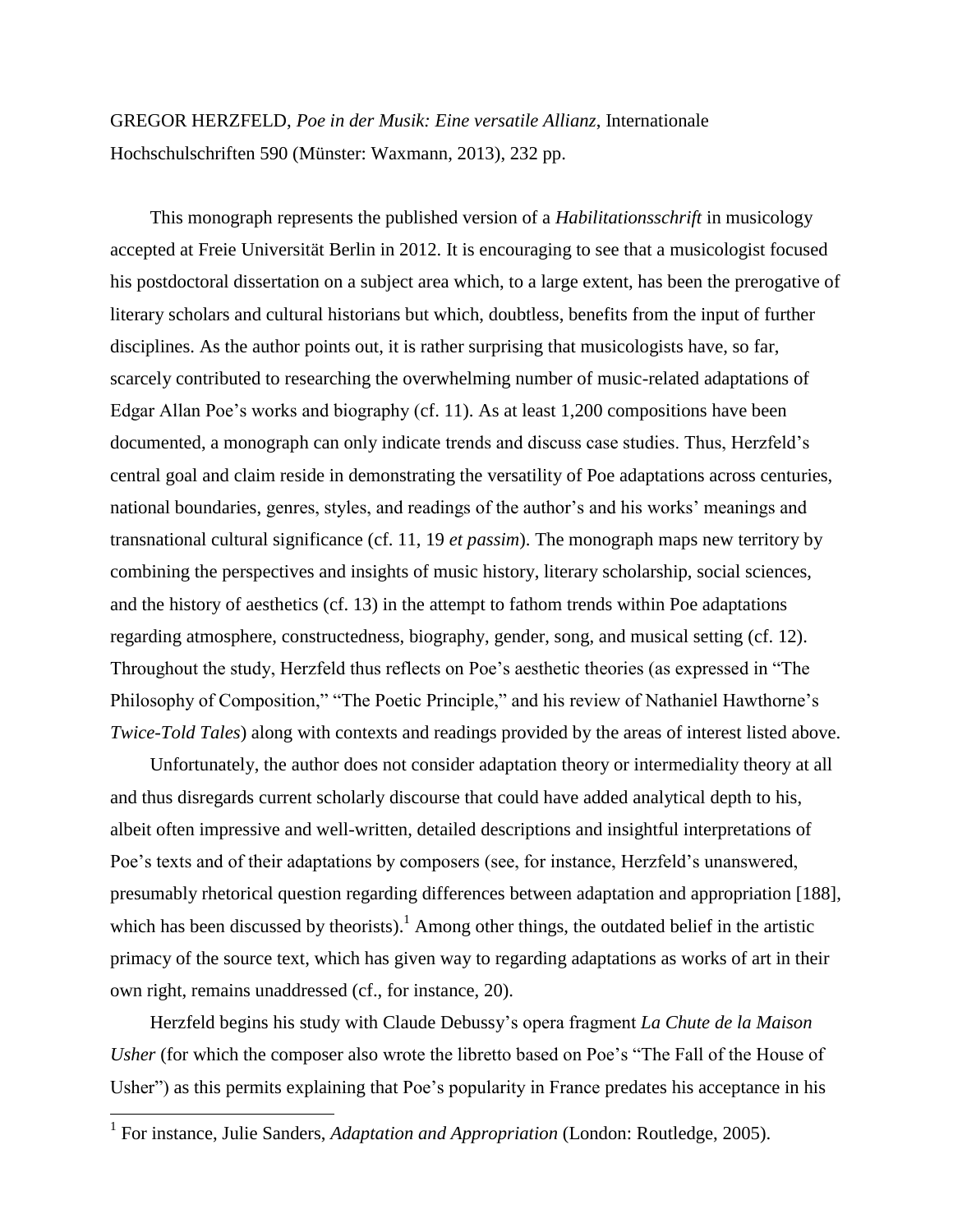country of origin; he subsequently also discusses Poe in relation to other French composers such as Maurice Ravel and Olivier Messiaen. As an Americanist, looking at Poe reception from a transnational perspective would be an attractive project, but American Studies does not play a role in this monograph in terms of approach or scholarly discourse. For instance, the claim that Maurice Ravel's central tenets of composition can be seen as being based on Poe's aesthetics (cf. 63) exemplifies an insight into transnational and interart influence and creative processes, while it also opens up new perspectives in musicological Ravel research (cf. 66; also see the discussion of the often pejorative views on "effect" in Ravel's music [69] which recall similar criticism of Poe as a mere aesthete). Herzfeld's fascinating discussion of Boston as a "(City-)Soundscape" (43-44) could be extended from the perspective of recent developments in sound studies (as found in *American Quarterly* 63.3 [2011]). These remarks are not meant to diminish Herzfeld's efforts but rather to point out that further interdisciplinary cooperation and thinking will be necessary to do justice to adaptations such as the ones discussed in this monograph.

All in all, Herzfeld's focus on his choice of prominent features works rather well in acquainting readers with the immense breadth of Poe's appeal to musicians of various stripes. Even for an amateur musician, his discussion of the harmonic and melodic features of the compositions are understandable to a large extent, and Herzfeld succeeds in demonstrating that the simultaneity of multiple disciplinary angles in the study of Poe-inspired music yields fascinating insights into the potential variability and longevity of an author's influence on other artists. The discussion of tone and atmosphere illustrates the affective power of sound through its multiple levels of sound creation and culturally determined horizons of expectation as well as associations with specific sounds (cf. 60-61); as Herzfeld points out, the obvious connection between sound and atmosphere has prevented scholars from considering how artists construct soundscapes in order to trigger specific sense perceptions and emotional responses (cf. 61). In this sense, tone and atmosphere cooperate with the overall notion of a constructivist art, which Poe and many of his adaptors share.

In the chapter entitled "Konstruktion," the analysis of the significance of machines, particularly clocks, in works by Poe and Ravel resonates with cultural historical concerns regarding imaginaries linked to specific technological developments and their social contextualizations (cf. 79-84). Herzfeld thus, again, demonstrates that the study of Poe's legacy in music history does not need to concentrate on how literary texts are transferred into other arts but that it is epistemologically fruitful to consider various genre- and art-related ways of creating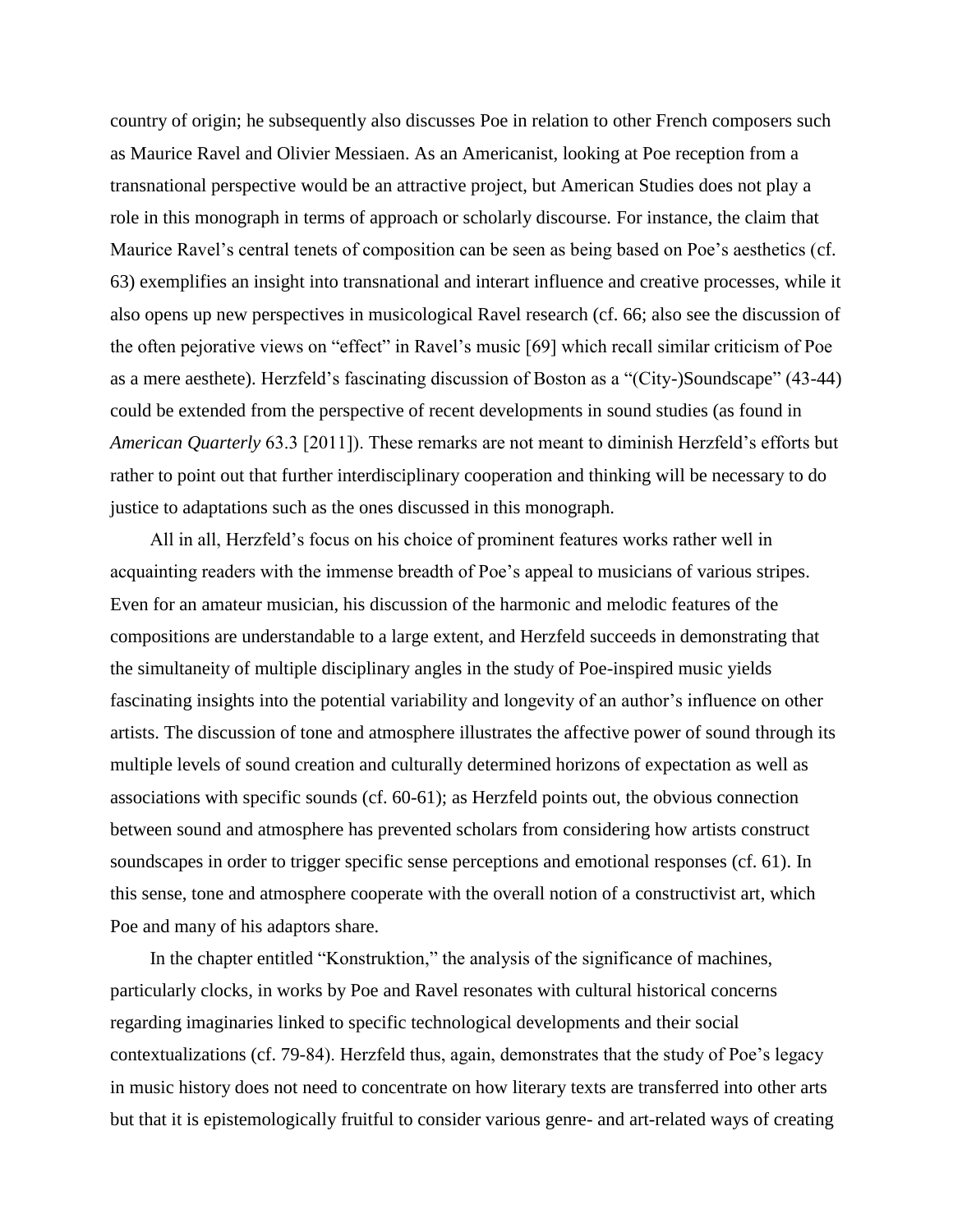soundscapes and of conducting what he calls "Soundstyling" (85). He then explains in his analysis of the Alan Parsons Project's concept album *Tales of Mystery and Imagination: Edgar Allan Poe* (1976) (cf. 85-90). In addition to unraveling how this album evolved within popular music history and to discussing the genesis of the recording, Herzfeld reveals that Alan Parsons even included an unacknowledged quotation from Debussy's *La Chute* fragment (cf. 87), which is simply one example of sampling across subsections of music culture—a technique that has garnered more and more attention within scholarship inspired by cultural studies. Ultimately, Herzfeld synthesizes the results of the chapters on tone/atmosphere and constructedness by explaining that these two features are inextricably connected sides of the same coin.

Herzfeld opens the chapter on adaptations that focus on specific readings of Poe's biography and character with reflections on the troubled relation between biography and musicology. His all-too-brief characterization of Hayden White's theories misrepresents discourse on the reciprocal influence between historiography and fiction. In this context, an indepth discussion of more current theories, also from the subject area of life writing, would have been desirable. This section certainly illustrates the utter necessity of intensified transdisciplinary cooperation and exchange. Similarly, some of the references to literary scholarship stem from the 1960s and do not reflect current Poe studies (see, for instance, 96 fn. 232). Nevertheless, the chapter provides an impressive panorama of musical theater that makes use of Poe's life story. Some of the works, such as composer Frank Nimsgern and librettist/lyricist Heinz Rudolf Kunze's musical *Poe: Pech und Schwefel*, transcend historicizing depictions and rather employ Poe's life and his literary works to address more abstract concerns regarding the relationship between reality and art (cf. 106). In the subsequent chapter focused on two operas, one by a female and the other by a male librettist-composer team, Herzfeld contemplates current discourse on gender issues.

The chapter about song adaptations of Poe's most famous poems again delves deeply into popular culture and, at the same time, integrates Poe's own notions of how poems could and should be turned into songs (cf. 135). Herzfeld explains the tradition of the 'sentimental ballad' before discussing various adaptations of Poe's "Annabel Lee" since the 1850s in a broad variety of song genres. Further work seems necessary to fathom notions of "authenticity" in the context of country and folk music (148), especially because Poe's highly aestheticized ballads do not necessarily fit the mold of folk legends or of politicized balladry. Also, Herzfeld's discussion of singer-songwriters outside of North America, such as the Israeli artist Gilad Hesseg (cf. 152-54),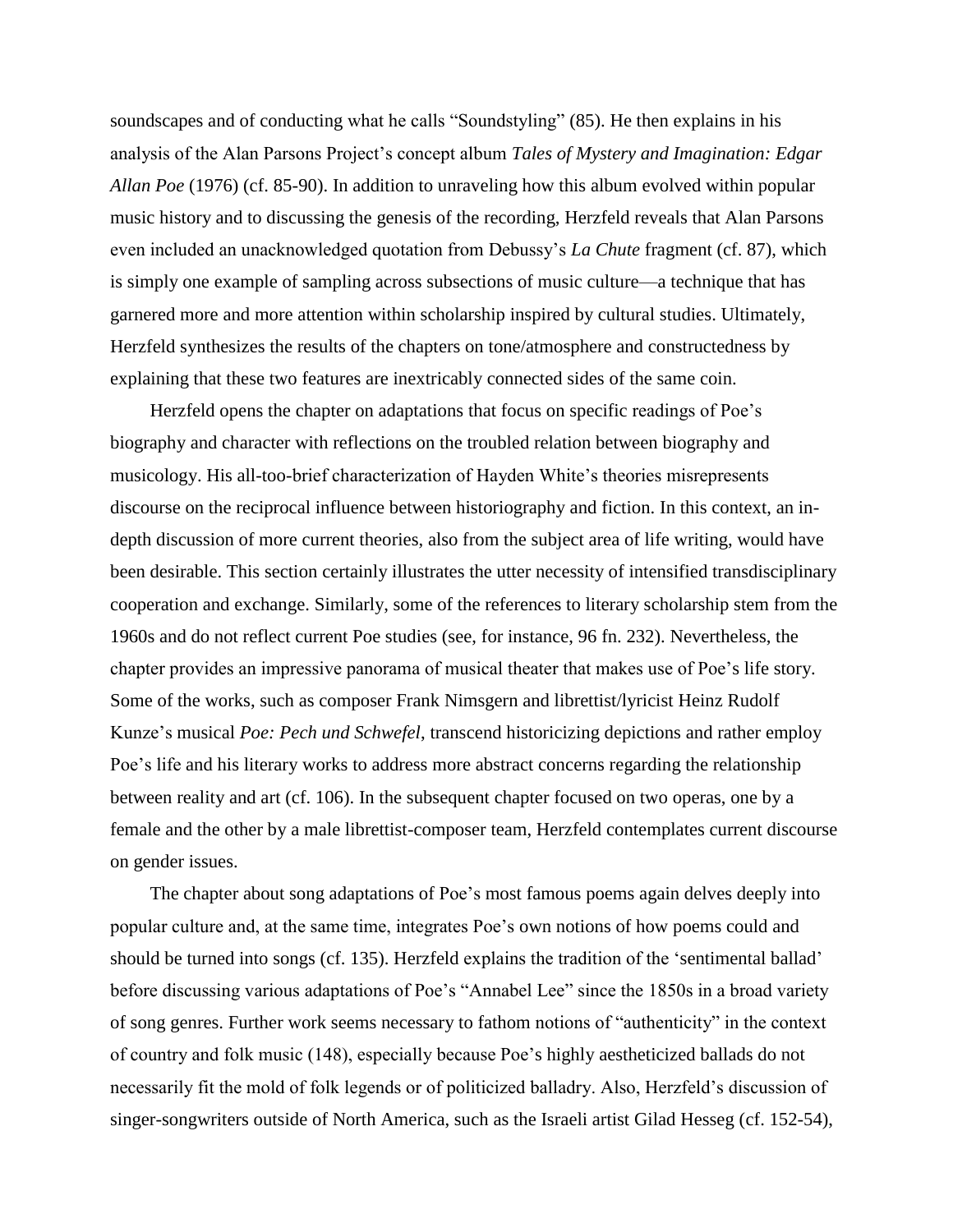indicates a vast field for inquiries into transcultural adaptation. A separate chapter deals with the highly productive realm of what Herzfeld, adopting a sociological perspective of the study of youth culture, dubs "Subkultur – Szene." Again, the breadth and sheer numerousness of adaptations in "Gothic" and "Heavy Metal" (cf. 154-72) is dazzling; similar to the brief remarks on paratextual elements such as CD booklet visuals earlier in the monograph (cf. 112), Herzfeld pinpoints the tantalizing participation of cover art in the overall aesthetic enterprise of Gothic albums (cf. 157-58). These elements deserve further exploration from an intermedial perspective.

The closing chapter, "Vertonung," addresses the historically rooted implications of the concept of 'musical setting.' Herzfeld lucidly argues that his study demonstrates the necessary openness of this concept because of the immense range of forms composers have chosen (which may, independent of the verbal center of a Poe text, exclude the verbal and the vocal as in a symphonic poem or other purely instrumental piece of music) and because it allows us to consider the complex matrix within which such adaptations are created, performed, and received (cf. 176). Herzfeld thus closes the monograph by returning to the opening concern with sound in the widest sense, be it of spoken language, of music, or of a specific setting-related soundscape. Awareness of the recent shift in adaptation studies away from comparing so-called originals with their adaptations and toward a cultural-historical focus would have substantially supported Herzfed's findings and claims regarding musical theater and dance (cf. 192).Ultimately, the author stresses that, in addition to tone/atmosphere and structure/constructedness, musical Poe adaptations demonstrate that music creates its own nonverbal semantics that must be analyzed contextually (cf. 204).

Like the majority of monographs, this one also includes a fair share of typos. It is unfortunate, however, that personal names as well as English words are misspelled to an unpleasant extent (e.g., "Sidaina Grippius" instead of "Sinaida Gippius" [37]; "palipate" instead of "palpitate" [42]; "tumultous" instead of "tumultuous" [42], "New York Harald Tribune" instead of "New York Herald Tribune" [53], "Orson Wells" instead of "Orson Welles" [87, 89], "Phantasy" instead of "Fantasy" [throughout the text], etc.). The repeated use of the, to my knowledge, non-existing word, "Versalität" (11) instead of "Versatilität" is astonishing as it is part of the central claim of the book. These details could, of course, be easily remedied in a second edition. They certainly do not diminish Herzfeld's highly appreciated contribution to the interdisciplinary study of Poe adaptations that, as he also expresses, is merely the beginning of understanding an extensive body of works. I hope that Poe studies will yield further scholarship